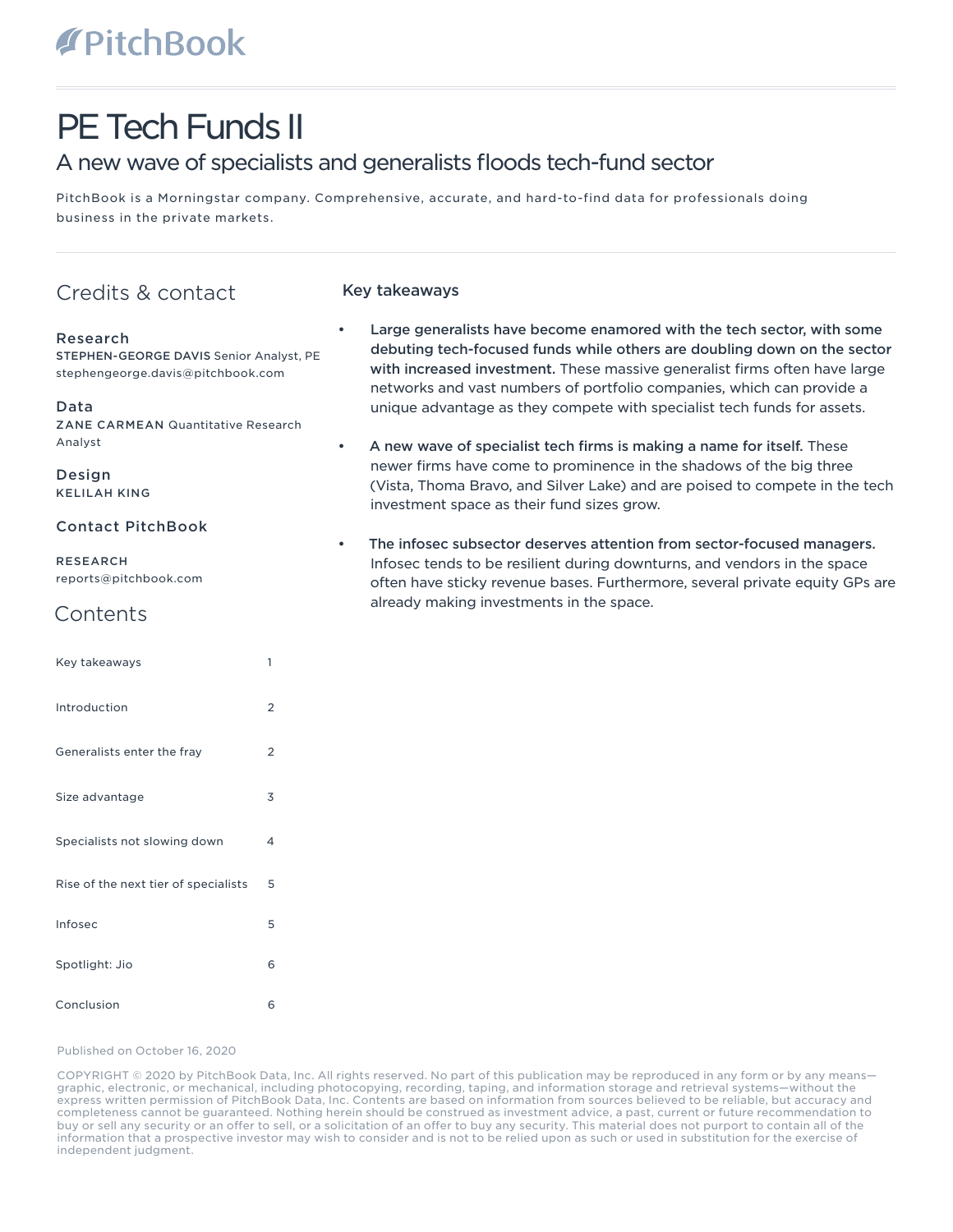# Introduction

As we noted in [our last installment](https://files.pitchbook.com/website/files/pdf/PitchBook_4Q_2019_Analyst_Note_Overview_of_Tech_Focused_PE_Funds.pdf) on this topic, over the past decade, techfocused PE funds have outperformed non-tech buyout and non-tech growthequity strategies in terms of IRR and TVPI. Furthermore, the volatility in PE pricing due to the COVID-19 pandemic has made investment in this space even more attractive due to tech's high-growth prospects and resiliency in a downturn. In fact, as of September 15, tech funds accounted for 22.5% of all PE capital closings in 2020. This percentage of funds raised is significantly more than the 14.1% five-year average and even greater than the 21.1% raised in 2019—a banner year for tech funds in which Vista Equity Partners and Thoma Bravo raised flagship funds. This analysis seeks to build on our previous tech funds research; explore new entrants into the tech-fund space, as well as examine some of their respective strategies; and discuss potential areas of PE tech-fund investment.



#### Generalists enter the fray

Source: PitchBook | Geography: North America and Europe \*As of September 15, 2020

Historically, tech investing has mostly been done by a select group of specialized players, although recently, large generalist players have been vying for a piece of the action. These generalists have been raising their own large tech funds, which has led to increased competition for tech assets. Some of these firms, such as Bain and Advent, are raising initial tech funds, whereas others, such as KKR and The Carlyle Group, have raised tech funds previously and continue to make inroads into the sector. Advent closed on its debut \$2.0 billion tech fund in September 2019, while Bain Capital closed on its \$1.1 billion Tech Opportunities Fund in June 2019. At the same time, KKR raised its Next Generation Growth Fund II in January 2020. The fund's \$2.2 billion close figure was a massive 3x step-up from the \$711.0 million KKR's first Next Generation Growth Fund raised in 2016. Carlyle is another firm that saw large step-ups with its latest tech fund. Carlyle Europe Technology Partners IV closed in December 2019 at \$1.54 billion, a 110% increase from the firm's 2014 vintage Europe Technology Partners III. The common denominator among all these shops is the discrepancy in fund size between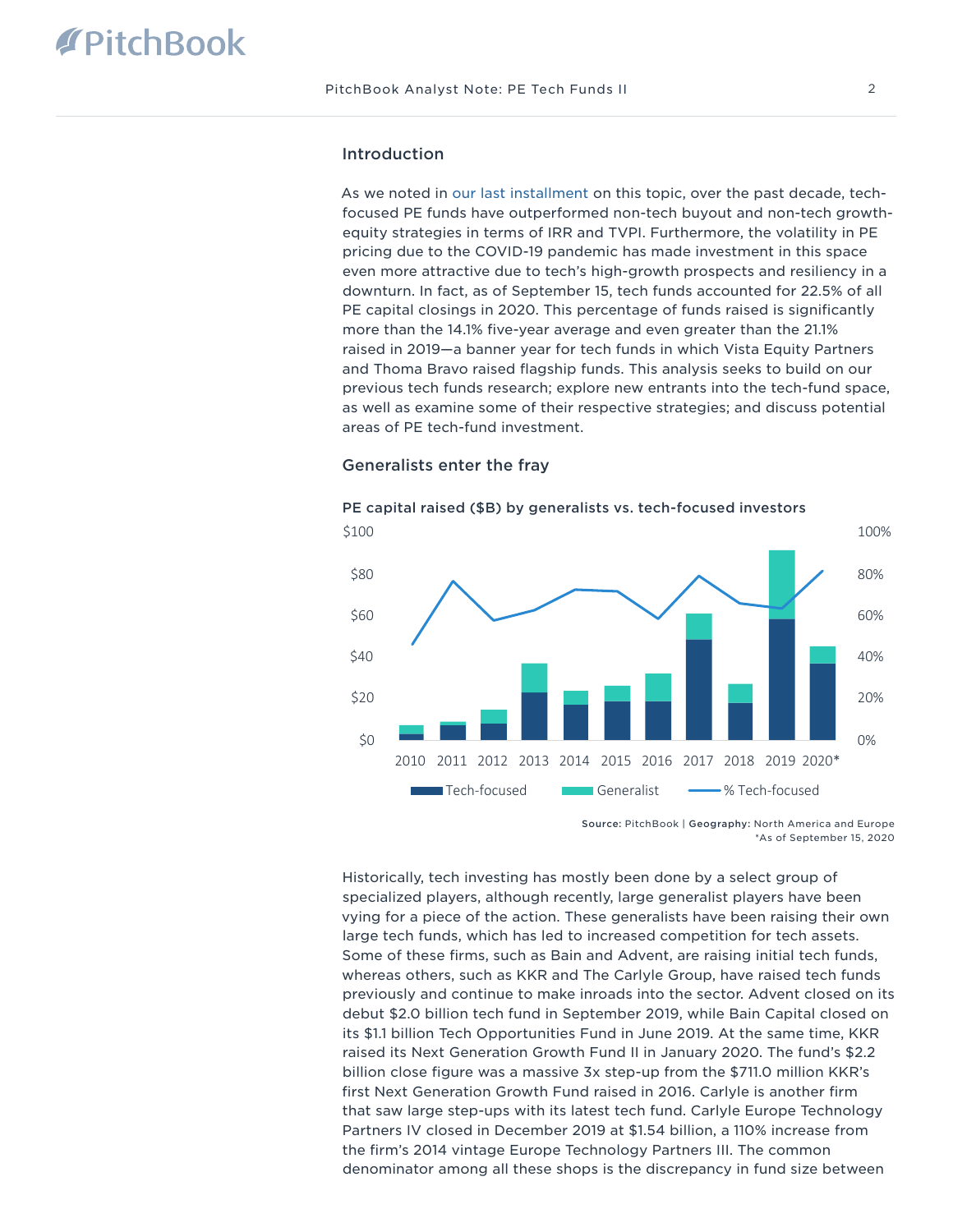them and the tech-focused shops. Specialized tech firms, such as the big three in Vista, Thoma Bravo, and Silver Lake, raise flagship funds 5x to 10x the size of the generalists' funds. In fact, Thoma Bravo and Vista now manage secondary and tertiary software buyout strategies that are more directly comparable to the generalists' tech funds.<sup>1</sup>

#### Size advantage

#### PE tech fundraising by size of firm\*\*



Source: PitchBook | Geography: North America and Europe

\*As of September 15, 2020

\*\*For size of firm we use prior 10-years of total PE fundraising as a proxy.

While the generalist players may be at a disadvantage when it comes to expertise gained from specialization, their scale may help level the playing field. The sheer size of many of these generalist firms translates to relationships with a large network of industry experts, government officials, and service providers, as well as substantial resources stemming from the size and number of their portfolio companies. The networks acquired by generalist firms may give these companies an edge over the competition in various ways. For instance, Zoominfo's CEO, Henry Schuck, recounted to Business Insider how Carlyle (one of Zoominfo's investors) was able to facilitate interactions with potential customers and give Zoominfo the ability to increase sales.<sup>2,3</sup> Large generalists can also look to the specialized players for ways to use their portfolio companies to their advantage. For example, after it bought Marketo, Vista standardized the Marketo platform on Vista's other portfolio companies. Creating these potential synergies and taking advantage of them is something many of the large generalist players may be able to capitalize on going forward. Given that generalist firms are often larger than tech-focused specialists, the generalists may be able to execute on this strategy more efficiently than their specialist counterparts; however, both generalists and specialists have levers they can pull to create value from tech investments. As competition between the generalists and specialist firms continues, we will keep a close eye on activity in the space.

1: Such as Thoma Bravo's Discover Fund and Special Opportunities Funds, and Vista's Endeavor Fund and Foundation Funds.

[2: "The Biggest Private Equity Firms Are Ramping Up Tech Investments," Business Insider,](https://www.businessinsider.com/biggest-private-equity-tech-investors-kkr-carlyle-enterprise-software-deals-2020-8)  [Casey Sullivan and Meghan Morris, August 28, 2020.](https://www.businessinsider.com/biggest-private-equity-tech-investors-kkr-carlyle-enterprise-software-deals-2020-8)

3: The deal for Zoominfo was done out of Carlyle's flagship (non-tech) fund, Carlyle Partners VI. However, the advantage still stands.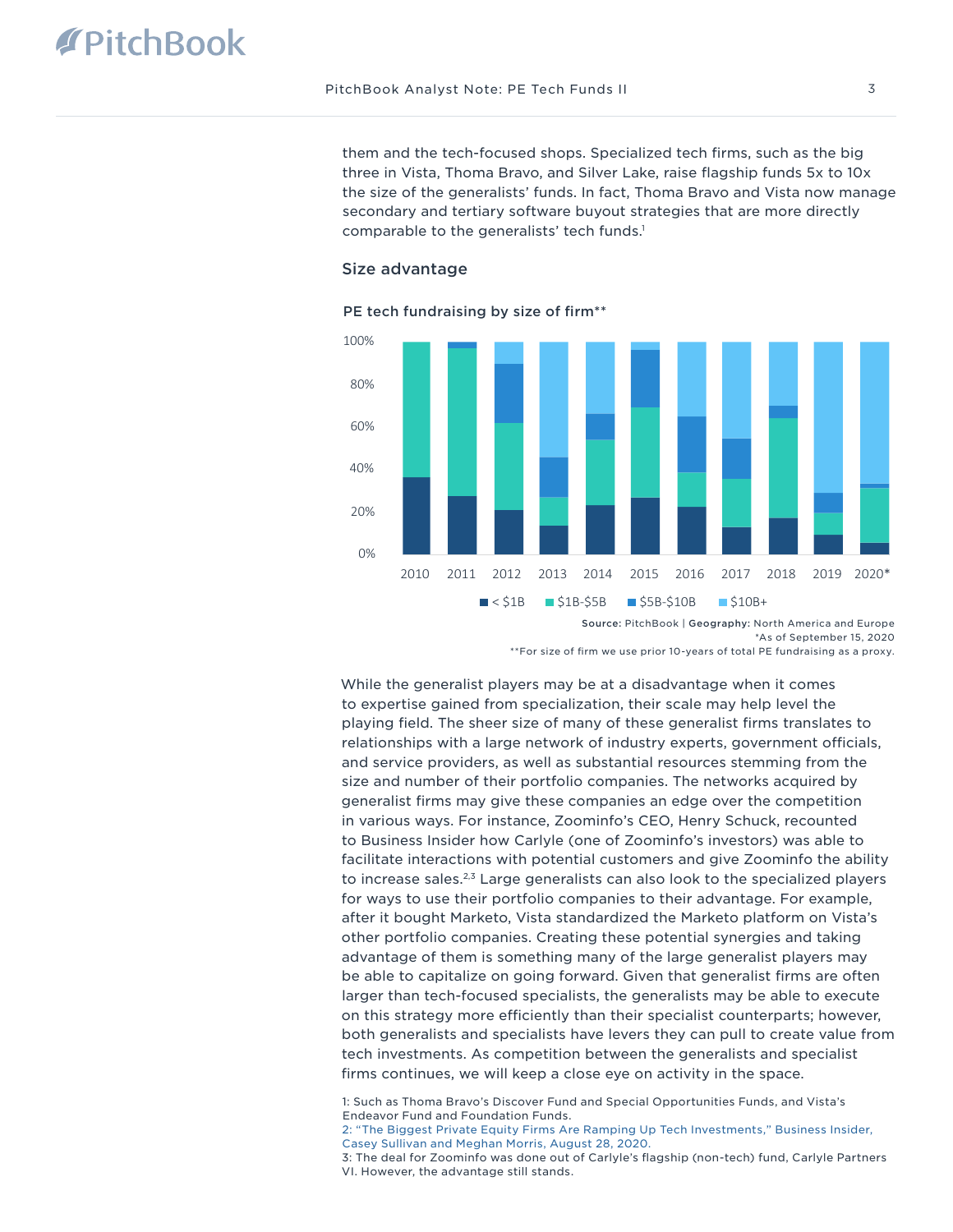

Rolling 3-year fundraising by big three vs. rest of tech funds (\$B)

#### Specialists not slowing down

Despite the increasing encroachment of generalists into the tech space, the specialists do not seem to be slowing down. In August 2020, reports surfaced that specialist tech investor Thoma Bravo is approaching a final close on three tech funds that could raise over \$21 billion combined. The bulk of the capital would be committed to Thoma Bravo's flagship fund, Thoma Bravo Fund XIV, but a further \$3.5 billion+ is slated to be committed to the Discover Fund IV and another \$1.3 billion+ is headed to the newly formed Explore Fund I. These two smaller funds are likely to directly compete with generalist firms' current tech offerings. The quick return to market and sheer scale of the combined funds is noteworthy. A May filing with the Securities and Exchange Commission indicated that the firm's flagship fund was targeting at least \$16.5 billion, a 31% increase from the firm's 2019 flagship vintage, Thoma Bravo XIII, which raised \$12.6 billion. The large step-up in fund size in less than two years speaks to the past success of previous funds, even if much of that gain has yet to be realized.

Furthermore, in August 2020 Silver Lake had reportedly surpassed the \$18.0 billion target on its flagship tech vehicle, Silver Lake Partner VI. Expectations are that Silver Lake could be targeting a \$20.0 billion final close. One investor in Silver Lake's most recent offering is the New York State Teachers Retirement System (NYSTRS). NYSTRS, which is one of the largest pension funds in the US and a previous investor in Silver Lake, committed \$300.0 million. NYSTRS has committed to every Silver Lake flagship fund since its debut fund. Moreover, NYSTRS has increased its commitment size for each Silver Lake flagship fund, except for Silver Lake's 2017 vintage fund, Silver Lake Partners V. The large commitment by a reputable LP corroborates the thought that LPs have been pleased with fund returns and performance by the specialist shops thus far.

In addition to raising new funds, Silver Lake is expanding its offerings. In September of 2020, the Wall Street Journal reported that Silver Lake is in the process of raising a new long-dated fund. In conjunction with Mubadala Investment Company (a sovereign wealth fund, or SWF)—which is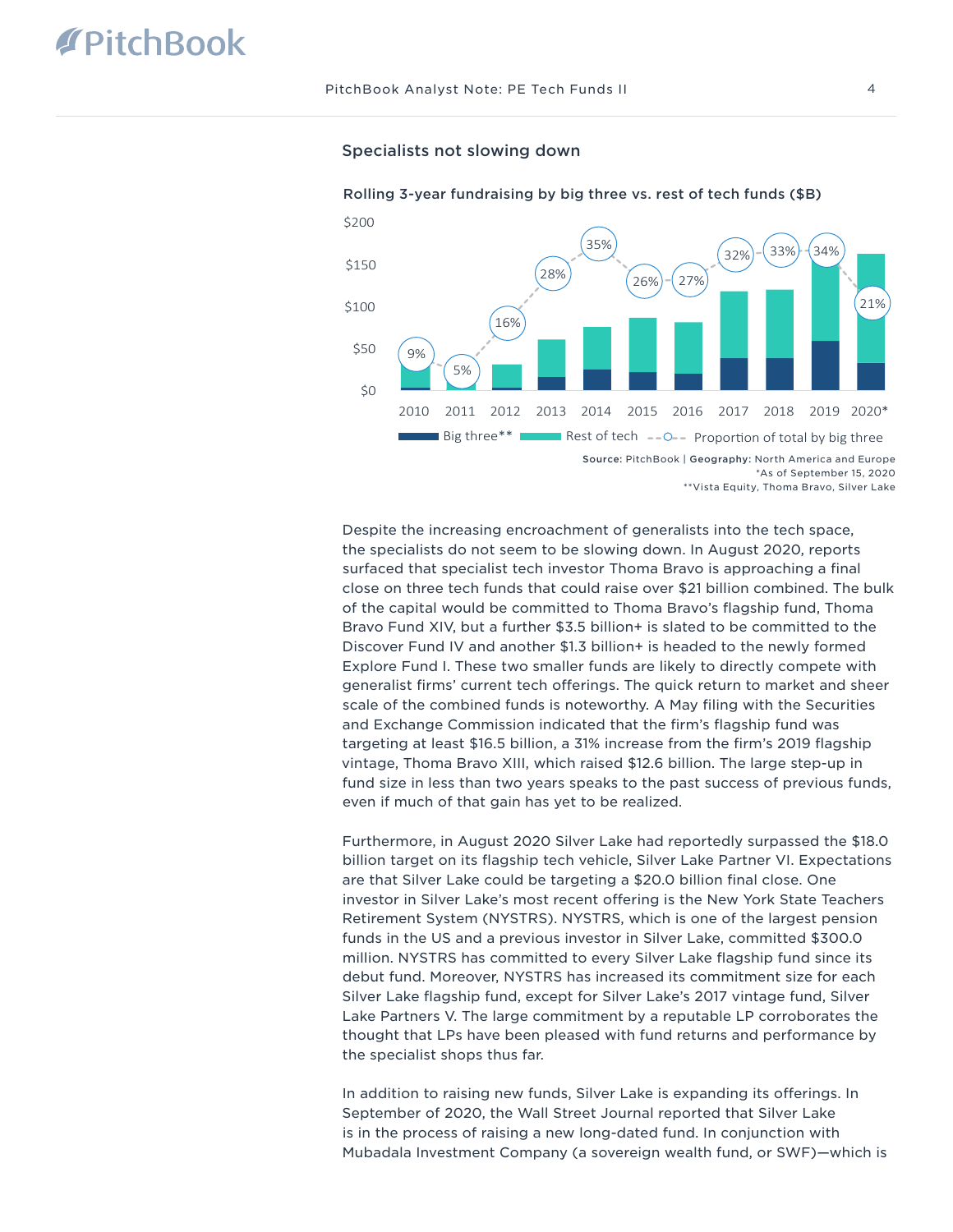contributing \$2.0 billion to this effort—Silver Lake will be raising a fund with a 25-year life span.<sup>4</sup> The fund's broad mandate allows investment in debt and equity securities across various sectors and geographies, and also permits investment into companies at different stages in their life cycles. [Long-dated](https://files.pitchbook.com/website/files/pdf/PitchBook_2Q_2018_Analyst_Note_For_The_Longest_Time.pdf)  [funds](https://files.pitchbook.com/website/files/pdf/PitchBook_2Q_2018_Analyst_Note_For_The_Longest_Time.pdf) have come into prominence over the last few years as PE GPs seek perpetual pools of investment capital without having to constantly fundraise.

#### Rise of the next tier of specialists

Further compounding the competition for assets in the tech space is the rise of second-tier specialized tech funds. This group, which includes firms such as Clearlake Partners, Providence Equity, [Insight Partners](https://files.pitchbook.com/website/files/pdf/PitchBook_Q2_2020_Analyst_Note_Growth_Equity_Overview.pdf), and Francisco Partners, has carved out a viable niche investing in tech firms, and is raising funds that increasingly compete with other notable players in the space. In April 2020, for instance, Santa Monica-based Clearlake Partners closed on its \$7.0 billion flagship fund. The fund surpassed its target of \$5.0 billion and was a near 100% step-up from the firm's \$3.62 billion 2018 vintage flagship fund. Another rising firm from this tier is Francisco Partners. In June 2020, the firm closed on three funds simultaneously, raising nearly \$10 billion in total. The firm raised \$7.45 billion for its flagship fund, Francisco Partners VI, and another \$1.5 billion for its agility fund. The former fund is a sizeable step-up from Francisco Partners' \$4.04 billion 2018 vintage, from which they are still investing. The agility fund makes investments (less than \$125 million) that are too small for the firm's flagship fund. Francisco Partners also raised its debut \$750.0 million credit fund, echoing trends seen across PE as GPs diversify their offerings and raise credit funds as an adjacent strategy to take advantage of their expertise with archetypal investment patterns.

## Infosec

As tech—and software, more specifically—continue to outperform, tech funds have ample targets from which to choose. One space we believe may be of particular interest is the information security [\(Infosec\)](https://files.pitchbook.com/website/files/pdf/PitchBook_Q2_2020_Emerging_Tech_Research_Information_Security.pdf) space. In line with other areas of tech, Infosec software tends to be resilient in a downturn, which automatically increases GP attraction to the space, especially during the COVID-19 pandemic. Cybersecurity vendors have sticky revenue bases and the ability to up-sell additional products across enterprise threat surfaces,5 with some enterprise SaaS vendors achieving among the highest public market net retention rates. Thoma Bravo, Francisco Partners, Warburg Pincus, and TPG Capital are actively pursuing investments in the space. There is no panacea for cybersecurity threats, so enterprises employ a "defense in depth strategy" in which point solutions are layered together to provide redundancies at each layer.<sup>6</sup> This creates an opportunity for investors to deploy capital across the value chain and pick a winner for each niche in the market—or create a platform strategy that stitches complimentary assets together.

[<sup>4: &</sup>quot;Silver Lake Launches New 25-Year Investment Strategy Backed by Mubadala," Wall Street](https://www.wsj.com/articles/silver-lake-launches-new-25-year-investment-strategy-backed-by-mubadala-11601429400)  [Journal, Miriam Gottfried, September 30, 2020.](https://www.wsj.com/articles/silver-lake-launches-new-25-year-investment-strategy-backed-by-mubadala-11601429400)

<sup>5: &</sup>quot;Enterprise threat surface" refers to the different points from which an unauthorized user can gain access or retrieve data.

<sup>6:</sup> A point solution is a tool, service, or software that solves a particular problem. This is often contrasted with platform solutions, which solve multiple issues.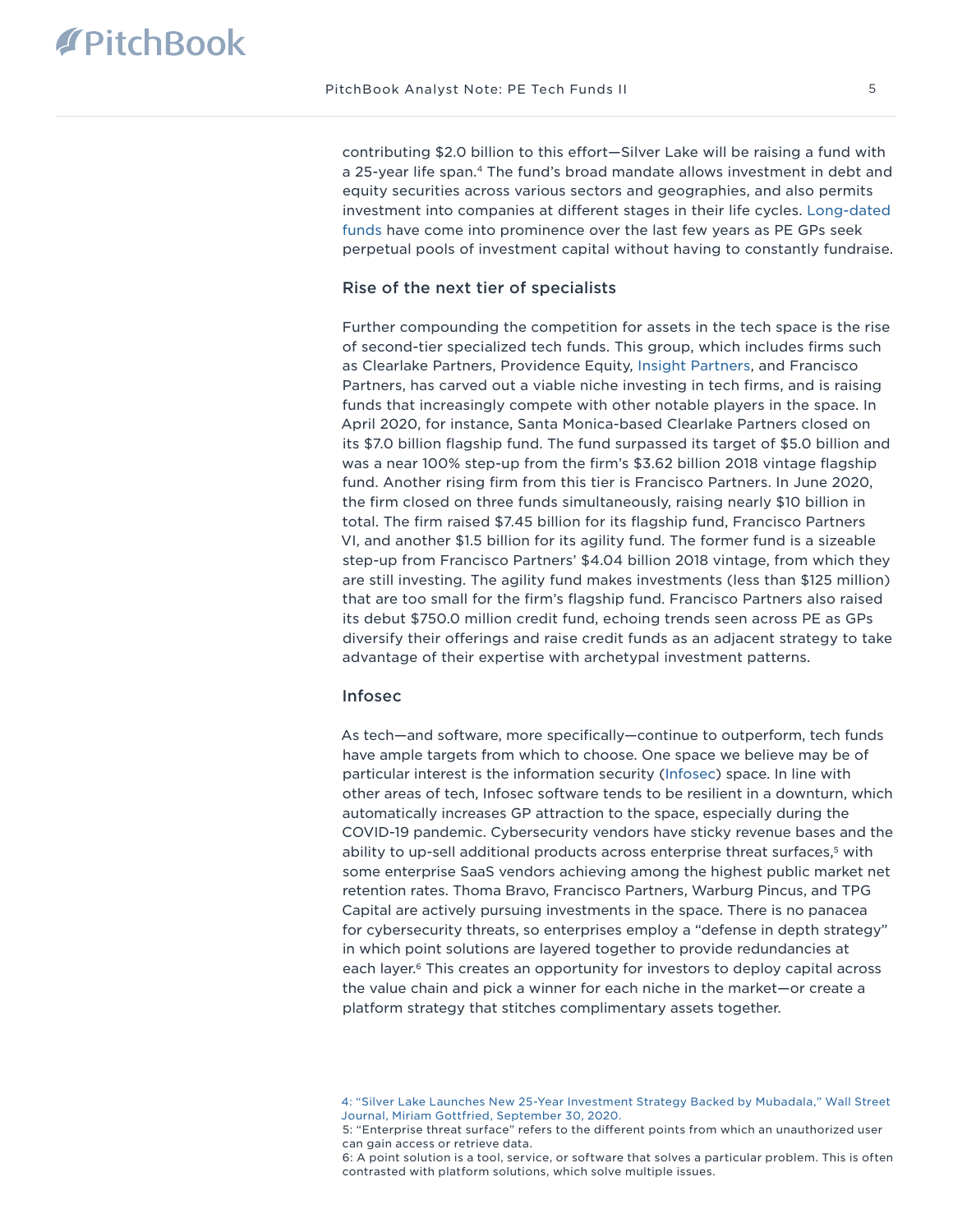## Spotlight: Jio

One company that highlights the growing importance of tech investment in PE (and in general) is Jio. The Indian broadband and telecom services company raised more than \$20 billion in less than 6 months in 2020. To put this in perspective, in 2019 Indian tech start-ups raised a total of \$14.5 billion, which was itself seen as a massive sum given that the previous high was the \$10.6 billion raised in 2018. Corporates and private equity firms alike (as well as [notable SWFs](https://files.pitchbook.com/website/files/pdf/PitchBook_3Q_2019_Analyst_Note_Sovereign_Wealth_Fund_Overview.pdf)) have piled into Jio at a rapid pace, and the Indian firm has seen strategic investments from the likes of Google, Qualcomm, Intel, and Facebook. At the same time, PE tech specialists and generalists have also made significant investments in the firm, highlighting the fact that these two groups are targeting the same companies. For instance, KKR, Vista, and TPG were all in the same growth round for Jio, meaning that specialists such as Vista were working alongside generalists such as KKR. Jio also saw investment from L Catteron, General Atlantic, and Silverlake in July 2020. While a colossal investment project such as Jio's may be considered an anomaly, the various PE actors converging on a single tech company signal the growing importance of tech investment by PE firms as well as continued competition between these players down the line.

### **Conclusion**

We expect competition in the tech investment space to continue with both established and newer players coming to the fore. We will be watching to see if the generalists are able to compete with the specialists by using their vast networks and relationships, and we will also be following the up-and-coming tier of specialist firms to see if their performance can match the performance figures put up by the initial group of specialist players. Currently, tech-focused funds do not seem poised to fall out of favor with either GPs or LPs as performance figures remain attractive, and we will be paying close attention to happenings in this space going forward.

| <b>Investor Name</b>                                           | <b>Fund Name</b>                                      | <b>Fund Type</b>    |
|----------------------------------------------------------------|-------------------------------------------------------|---------------------|
| Silver Lake Management                                         | Silver Lake Partners VI                               | Buyout              |
| <b>Bain Capital Tech Opportunities</b>                         | Bain Capital Tech Opportunities Fund                  | Buyout              |
| <b>Terminus Technologies</b>                                   | CEL AI Economy Fund                                   | Buyout              |
| Peppertree Capital Management                                  | Peppertree Capital Fund VIII                          | PE growth-expansion |
| <b>Providence Equity Partners</b>                              | Providence Strategic Growth Europe                    | PE growth-expansion |
| <b>Avista Capital Partners</b>                                 | <b>Avista Capital Partners V</b>                      | Buyout              |
| Accel-KKR                                                      | <b>Accel-KKR Capital Partners VI</b>                  | Buyout              |
| <b>WM Partners</b>                                             | <b>HPH II Investments Master Fund</b>                 | Buyout              |
| Pontifax Global Food and Agriculture<br><b>Technology Fund</b> | Pontifax Global Food & Agriculture Technology Fund II | PE growth-expansion |
| <b>Sheridan Capital Partners</b>                               | Sheridan Capital Partners Fund II                     | PE growth-expansion |

#### Open tech funds on the market

Source: PitchBook | Geography: North America and Europe \*As of September 15, 2020